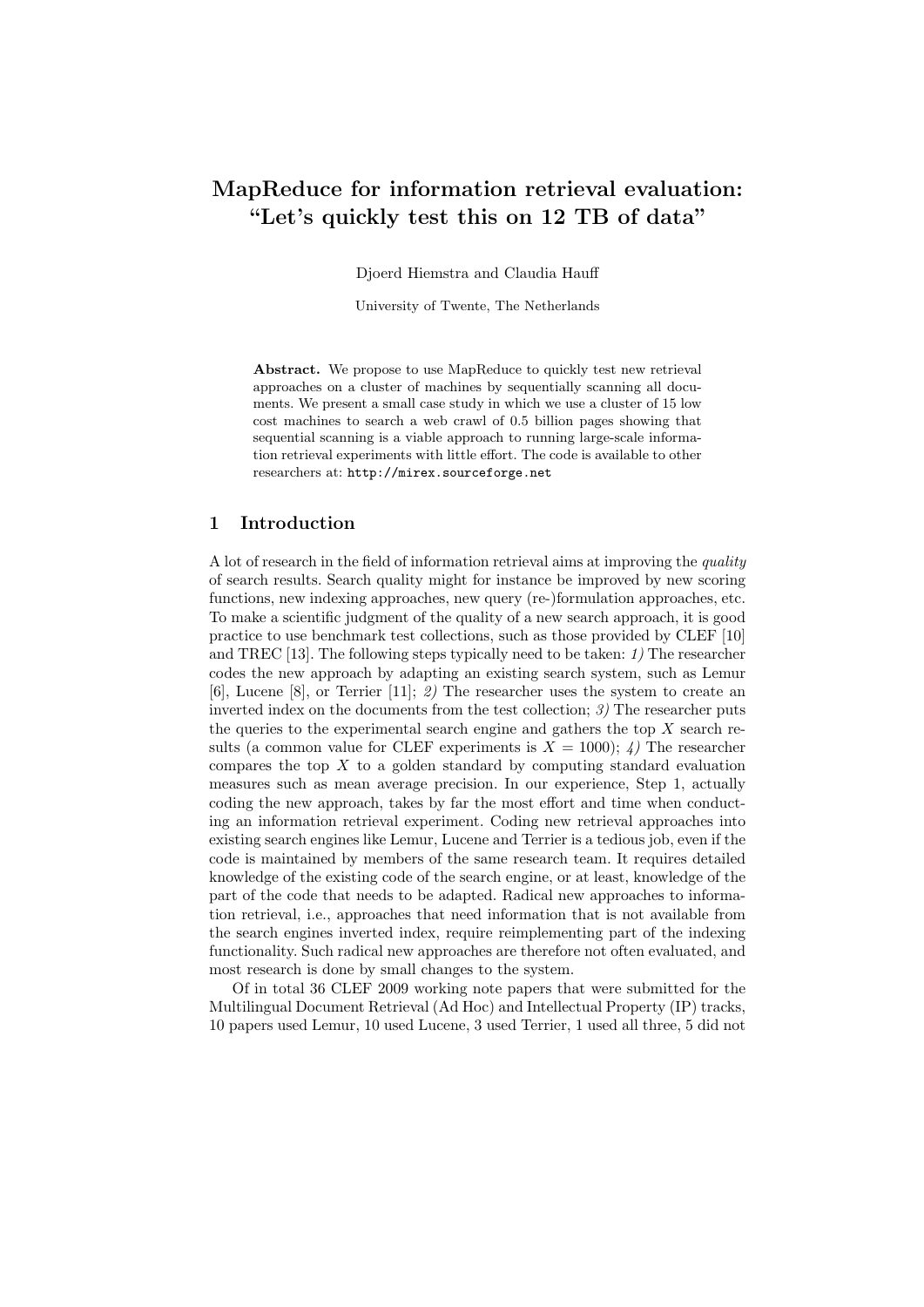mention the engine, and 7 used another engine (Cheshire II, Haircut, Open Text SearchServer, MG4J, Zettair, JIRS, and MonetDB/HySpirit). In several cases a standard engine was used, and then a lot of post-processing was done on top, completely changing the retrieval approach in the end. Post-processing on top of an existing engine tests the ability of new retrieval approaches to rerank results from the existing engine, but it does not test the ability of new approaches to find new information.

In his WSDM keynote lecture, Dean [3] describes how MapReduce [4] is used at Google for experimental evaluations. New ranking ideas are tested off-line on human rated query sets similar to the queries from CLEF and TREC. Running such off-line tests has to be easy for the researchers at Google, possibly at the expense of the efficiency of the prototype. So, it is okay if it takes hours to run for instance 10,000 queries, as long as the experimental infrastructure allows for fast and easy coding of new approaches. A similar experimental setup was followed by Microsoft at TREC 2009: Craswell et al. [2] use DryadLINQ [15] on a cluster of 240 machines to run web search experiments. Their setup sequentially scans all document representations, providing a flexible environment for a wide range of experiments. The researchers plan to do many more to discover its benefits and limitations.

The work at Google and Microsoft shows that sequential scanning over large document collections is a viable approach to experimental information retrieval. Some of the advantages are:

- 1. Researchers spend less time on coding and debugging new experimental retrieval approaches;
- 2. It is easy to include new information in the ranking algorithm, even if that information would not normally be included in the search engine's inverted index;
- 3. Researchers are able to oversee all or most of the code used in the experiment;
- 4. Large-scale experiments can be done in reasonable time.

We show that indeed sequential scanning is a viable experimental tool, even if only a few machines are available. In Section 2 we describe the MapReduce search system. Sections 3 and 4 contain experimental results and concluding remarks.

## 2 Sequential Search in MapReduce

MapReduce is a framework for batch processing of large data sets on clusters of commodity machines [4]. Users of the framework specify a mapper function that processes a key/value pair to generate a set of intermediate key/value pairs, and a reducer function that processes intermediate values associated with the same intermediate key. The pseudo code in Figure 1 outlines our sequential search implementation. The implementation does a single scan of the documents, processing all queries in parallel.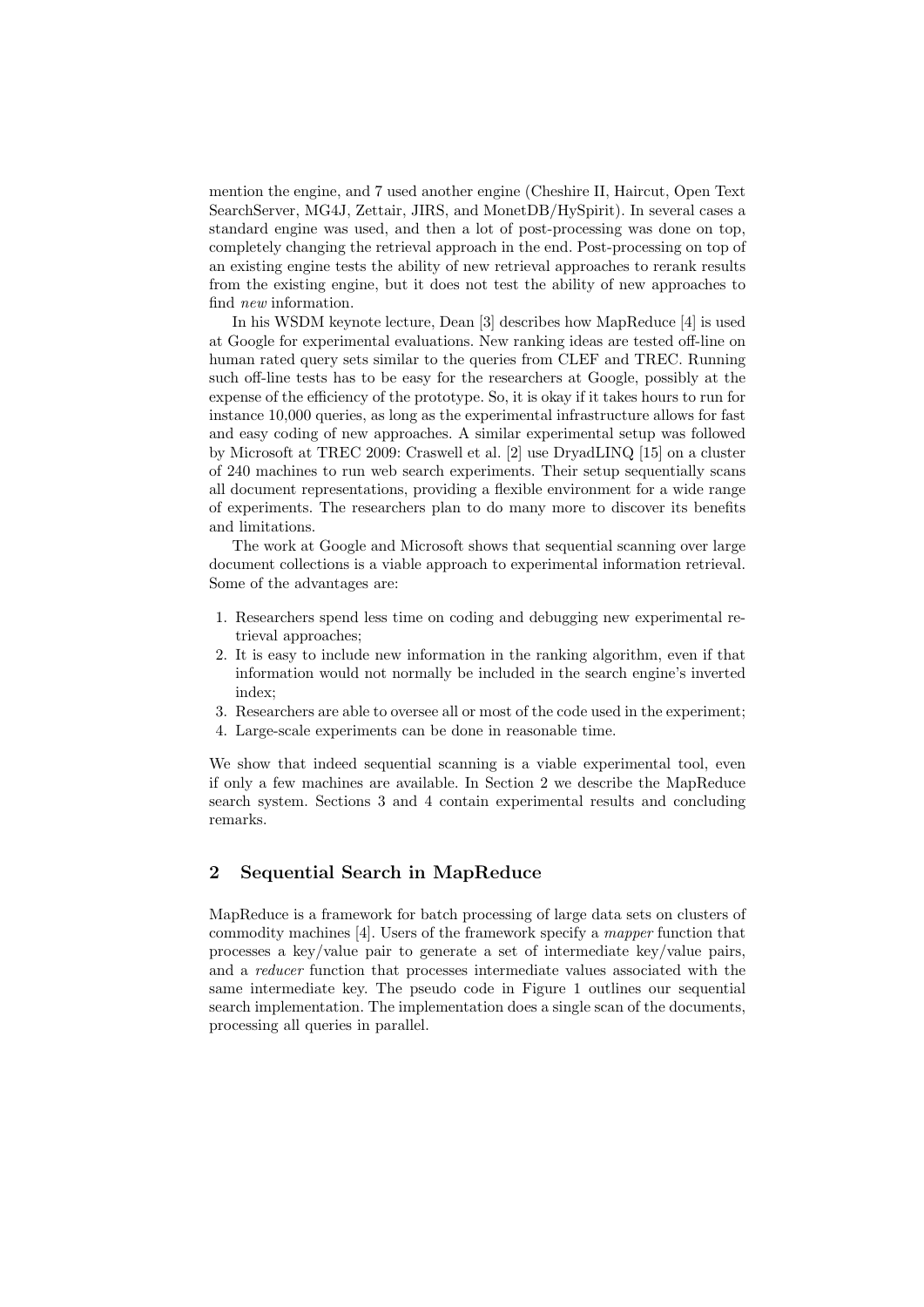```
mapper (DocId, DocText) =
 FOREACH (QueryID, QueryText) IN Queries
    Score = experimental score(QueryText, DocText)
    IF (Score > 0)
    THEN OUTPUT(QueryId, (DocId, Score))
reducer (QueryId, DocIdScorePairs) =
 RankedList = ARRAY[1000]
 FOREACH (DocId, Score) IN DocIdScorePairs
    IF (NOT filled(RankedList) OR
      Score > smallest_score(RankedList))
    THEN ranked insert(RankedList, (DocId, Score))
 FOREACH (DocId, Score) IN RankedList
    OUTPUT(QueryId, DocId, Score)
```
Fig. 1. Pseudo code for linear search

The mapper function takes pairs of document identifier and document text (DocId, DocText). For each pair, it runs all benchmark queries and outputs for each matching query the *query identifier* as key, and the pair *document identifier* and *score* as value. In the code, Queries is a global constant per experiment. The MapReduce framework runs the mappers in parallel on each machine in the cluster. When the map step finishes, the framework groups the intermediate output per key, i.e., per QueryId. The reducer function then simply takes the top 1000 results for each query identifier, and outputs those as the final result. The reducer function is also applied locally on each machine (that is, the reducer is also used as a combiner [4]), making sure that at most 1000 results have to be sent between machines after the map phase finishes.

## 3 Case Study: ClueWeb09

The ClueWeb09 test collection consists of 1 billion web pages in ten languages, collected in January and February 2009. The dataset is used by several tracks of the TREC conference [13]. We used the English pages from the collection, about 0.5 billion pages equaling 12.5 TB (2.5 TB compressed). It is hard to handle collections of the size of ClueWeb09 on a single machine, at least one needs to have a lot of external storage space. We ran our experiments on a small cluster of 15 machines; each machine costs about  $\in$  1000. The cluster runs Hadoop version 0.19.2 out of the box [14].

Time to code the experiment After gaining some experience with Hadoop by having M.Sc. students doing practical assignments, we wrote the code for sequential search, and for anchor text extraction in less than a day. Table 1 gives some idea of the size of the source code compared to that of experimental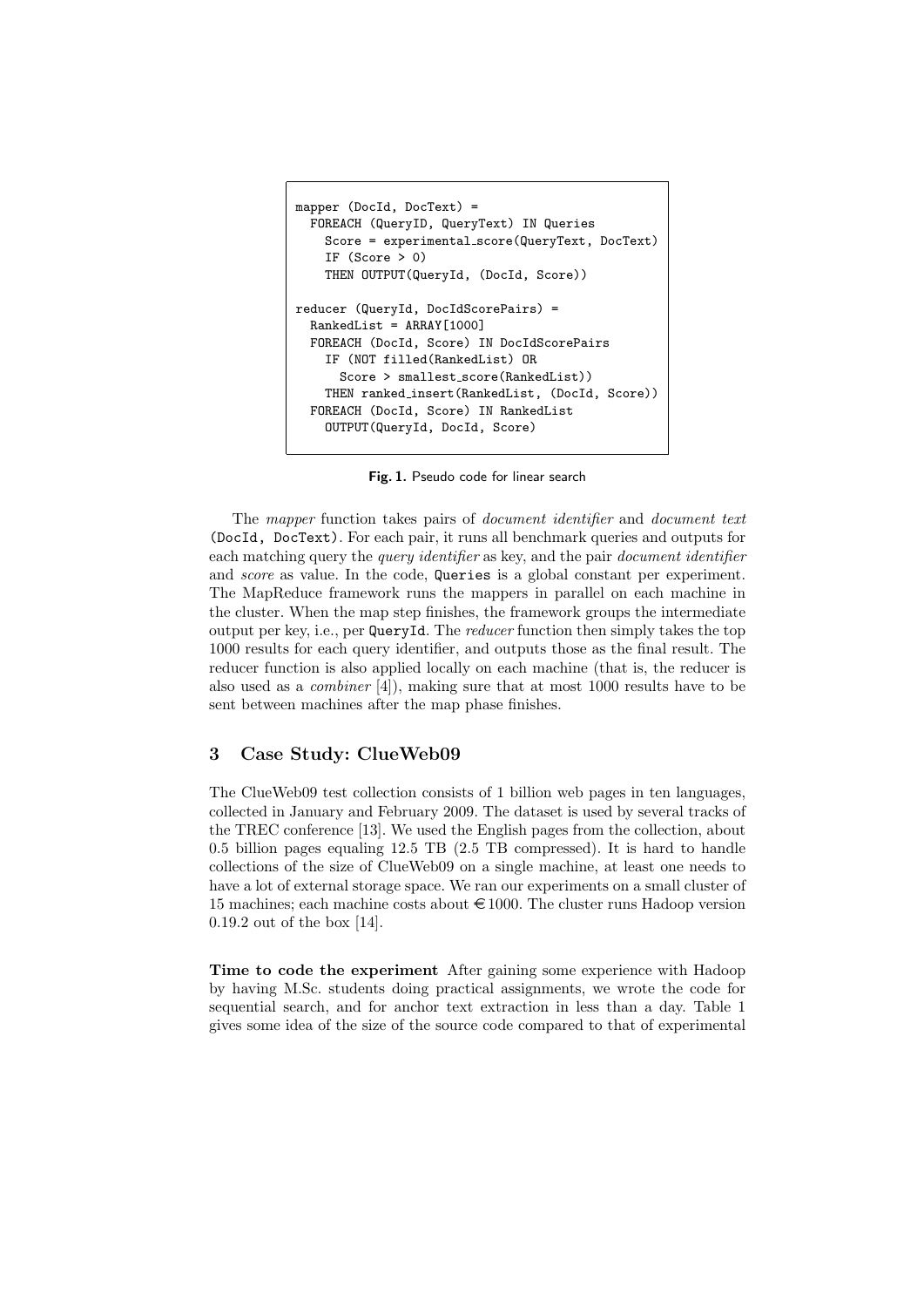search systems. Note that this is by no means a fair comparison: The existing systems are general purpose information retrieval systems including a lot of functionality, whereas the linear search system only knows a single trick. The table also ignores the code needed to read the web archive "warc" format used by ClueWeb09, which consists of another 4 files, 915 lines, and 30 kb of  $\text{code}^1$ . Still, in order to adapt the systems below, one at least has to figure out what code to adapt.

Table 1. Size of code base per system

| Code base                  | $#$ files |               | $\#$ lines   size (kb) |
|----------------------------|-----------|---------------|------------------------|
| MapReduce anchors & search | 2         | 350.          | 13                     |
| Terrier 2.2.1              | 300       | 59,000        | 2,000                  |
| Lucene $2.9.2$             |           | 1,370 283,000 | 9,800                  |
| Lemur/Indri 4.11           |           | 1,210 540,000 | 19,500                 |

Time to run the experiment Anchor text extraction on all English documents of ClueWeb09 takes about 11 hours on our cluster. The anchor text representation contains text for about 87 % of the documents, about 400 GB in total. A subsequent TREC run using 50 queries on the anchor text representation takes less than 30 minutes. Our linear search system implements a fairly simple language model with a length prior without stemming or stop words. It achieves expected precision at 5, 10 and 20 documents retrieved of respectively 0.42, 0.39, and 0.35 (MTC method), similar to the best runs at TREC 2009 [1].

Figure 2 shows how the system scales when processing up to 5,000 queries, using random sets of queries from the TREC 2009 Million Query track. Reported times are full Hadoop job times including job setup and job cleanup averaged over three trials. Processing time increases only slightly if more queries are processed. Whereas the average processing time per query is about 35 seconds per query for 50 queries, it goes down to only 1.6 second per query for 5,000 queries. For comparison, the graph shows the performance of "Lemur-one-node", i.e., Lemur version 4.11 running on *one fourteenth* of the anchor text representation on a single machine. A distributed version of Lemur searching the full full anchor text representation would not do faster: It would be as fast as the slowest node, it would need to send results from each node to the master, and to merge the results. Lemur-one-node takes 3.3 seconds per query on average for 50 queries, and 0.44 seconds on average for 5,000 queries. The processing times for Lemur were measured after flushing the file system cache. Although Lemur cannot process queries in parallel, the system's performance benefits from receiving many queries. Lemur's performance scales sublinearly because it caches intermediate results. Still, at 5,000 queries Lemur-one-node is only 3.6 times faster than the MapReduce system. For experiments at this scale, the benefits of the full, distributed Lemur are probably negligible.

<sup>&</sup>lt;sup>1</sup> The warc reader was kindly provided by Mark J. Hoy, Carnegie Mellon University.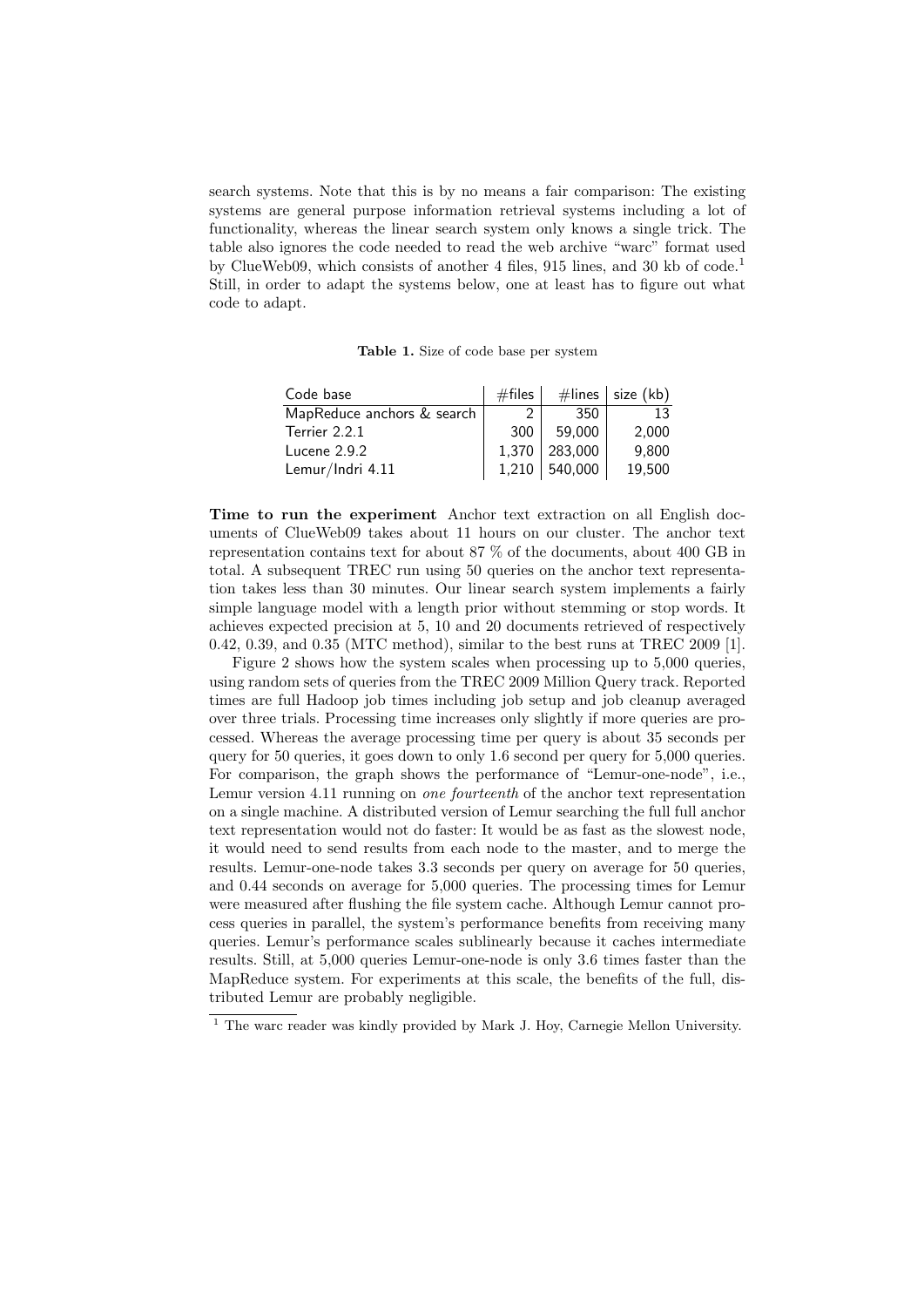

Fig. 2. Processing time for query set sizes

We also tried to index all anchor text data on a single machine and run a fraction of the queries on each of the 14 machines. Unfortunately, Lemur crashed when trying to index all data, and we did not pursue this approach any further.

On (not) computing global statistics Our language modeling approach does not use smoothing, so it does not need global statistics to compute IDFlike (inverse document frequency) weights. Global statistics can be incorporated by doing one initial pass over the corpus to collect global statistics for all queries [2]. Post-hoc experiments using standard approaches like linear interpolation smoothing, Dirichlet prior smoothing, and Okapi's BM25 [9] show that these approaches – that do use global statistics – consistently perform equally or worse than our simple weighting approach. Presumably, on document collections of this scale, IDF-like weighting is unnecessary.

Related work The idea to use sequential scanning of documents on many machines in parallel is certainly not new. Salton and Buckley [12] analyzed such a method for the Connection Machine, a multi-processor parallel computing machine. We also know of at least one researcher who used sequential scanning over ten years ago for his thesis [5]. Without high-level programming paradigms like MapReduce, however, efficiently implementing sequential scanning is not a trivial task, and without a cluster of machines the approach does not scale to large collections. A similar approach using MapReduce was taken by Lin [7], who used Hadoop MapReduce for computing pairwise document similarities. Our implementation resembles Lin's brute force algorithm that also scans document representations linearly. Our approach is simpler because our preprocessing step does not divide the collection into blocks, nor does it compute document vectors.

## 4 Conclusion

A faster turnaround of the experimental cycle can be achieved by making coding of experimental systems easier. Faster coding means one is able to do more